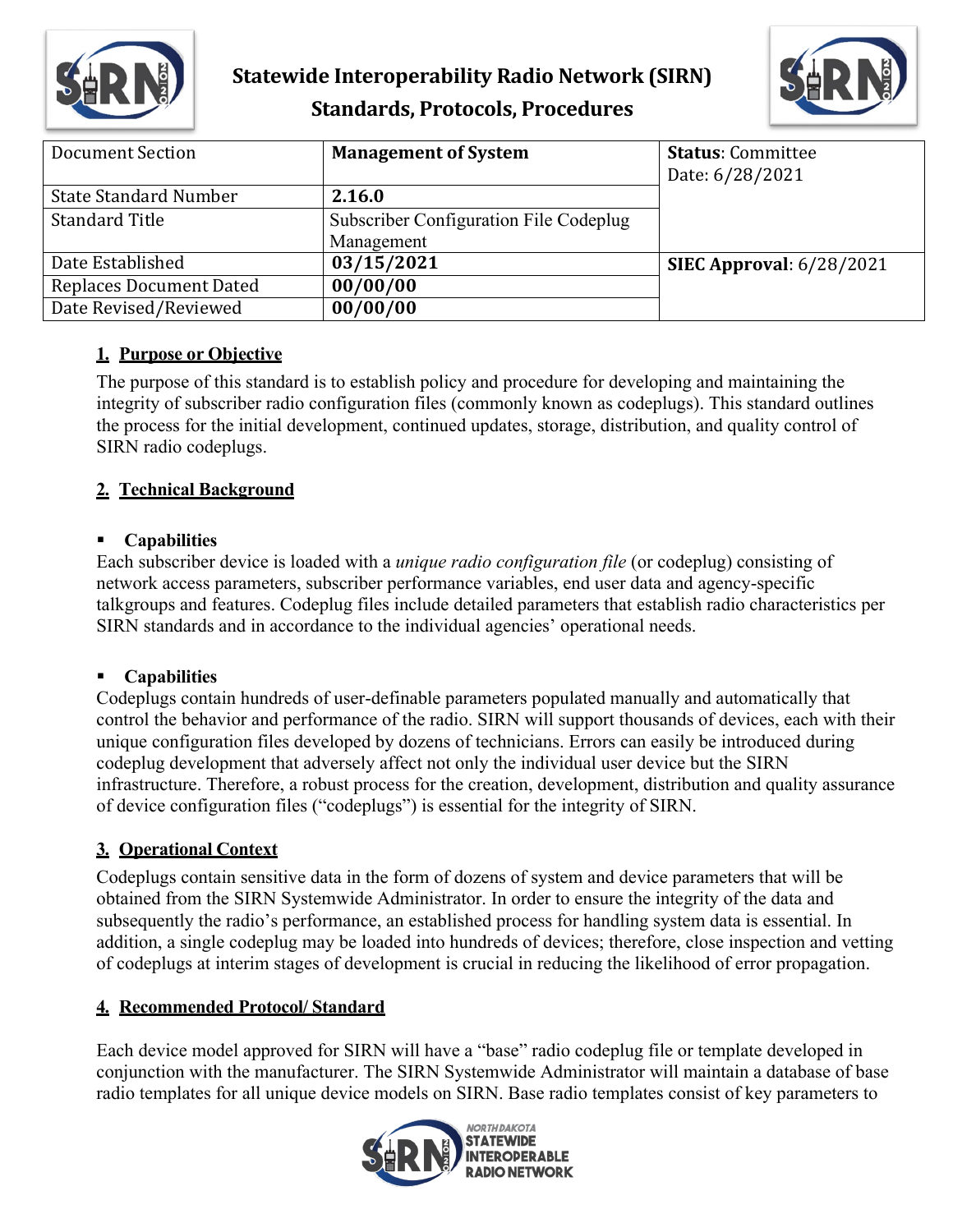

## **Statewide Interoperability Radio Network (SIRN) Standards, Protocols, Procedures**



help facilitate the development of customized agency-specific codeplugs including:

- minimum network parameters for SIRN access by device,
- talkgroup information for systemwide interoperable resources, and
- other essential codeplug profiles such as user interface configuration.

Codeplug developers/technicians are not permitted to develop codeplugs "from scratch" for new agencies or new radio models. Rather, technicians must request an approved base codeplug file from the SIRN Administrator for the device-at-hand for further customization. This step is intended to limit the introduction of errors to device parameters that have already been thoroughly tested and are readily available. If a base codeplug file does not exist for that specific model, the following procedures for New Codeplug Development shall be followed.

New device models for which a certified base radio template is not yet available must undergo the steps outlined in this standard.

### **5. Recommended Procedure**

### **General Codeplug Development Standards**

All agency or service shop personnel shall execute the *System Key Authorization* agreement to obtain System Keys and other network data to configure devices or develop codeplug files. (See SIRN Standard 2.14.0 Subscriber Programming System Key).

Personnel providing codeplug development services must meet the minimum training requirements established in SIRN Standard 4.4.0 Technical Staff and Maintenance Providers Minimum Requirements. The SIRN Administrator shall maintain a database of all government agency and commercial service shop personnel approved for developing codeplugs for SIRN devices.

SIRN Systemwide Administrator will maintain base codeplug files or templates for all approved radio models on SIRN. This is intended to assist agencies in providing a thoroughly vetted codeplug base that can be further customized to suit the agency's operational needs.

### **Customizing Codeplugs for Previously Approved Devices**

Agencies seeking to develop or customize new codeplugs for already-approved SIRN devices must contact the SIRN Administrator to obtain ("check out") a base radio template for that device, and must not develop codeplug files "from scratch."

Changes to the base template may be made by the requesting agency provided that the final codeplug adheres to all SIRN fleetmap standards and as authorized by the *System Key Authorization*.

Any pre-existing bugs identified in the base radio template must be reported to the SIRN Administrator to update the base template on record.

### **New Base Radio Codeplug Development**